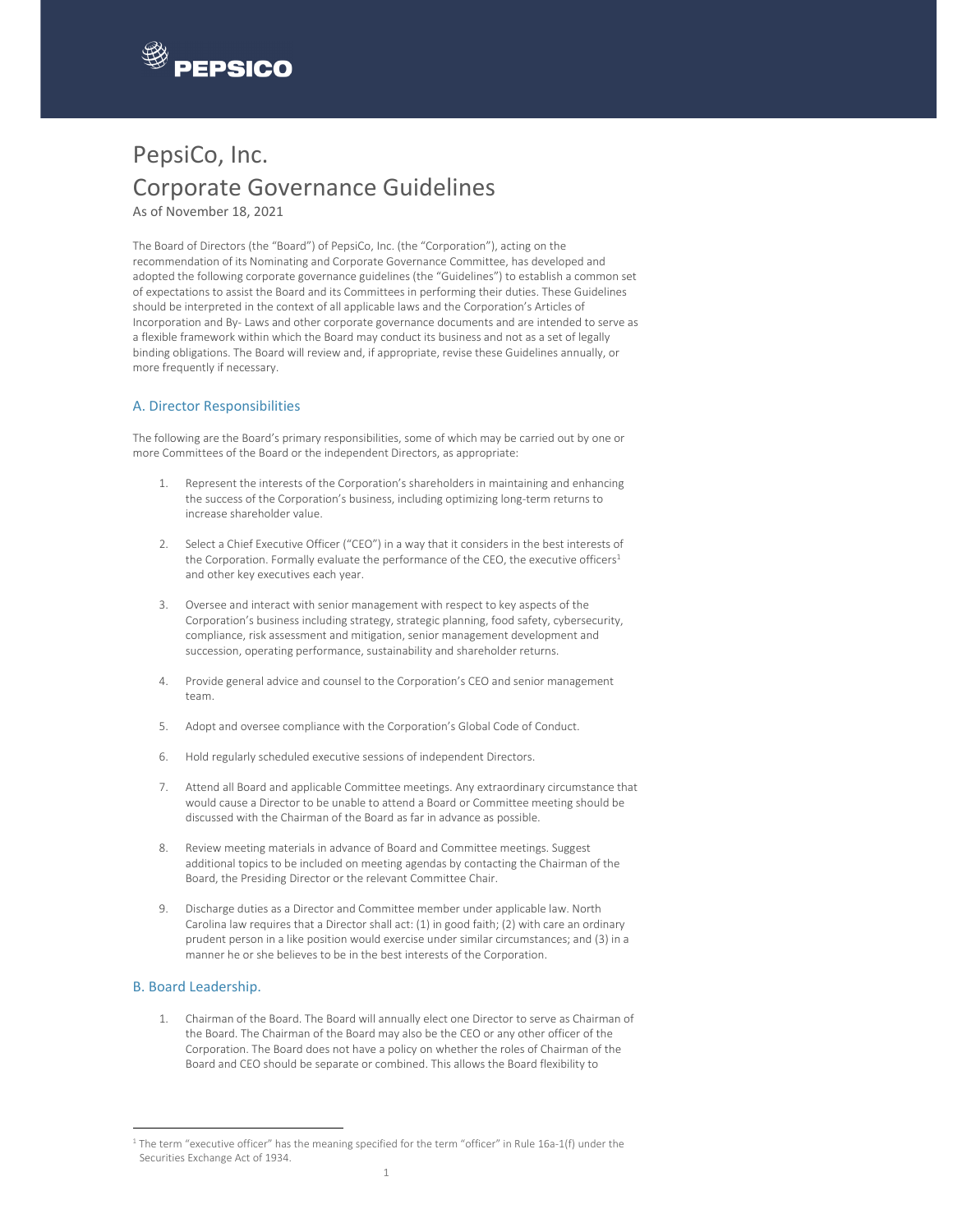

determine whether the two roles should be separated or combined based upon the Corporation's needs and the Board's assessment of the Corporation's leadership from time to time.

- 2. Presiding Director.
	- (a) If the Chairman of the Board is not an independent Director, the independent members of the Board will designate an independent Director to act as Presiding Director based on the recommendation of the Nominating and Corporate Governance Committee. Except as the independent Directors may otherwise determine, the Presiding Director shall be appointed for a term of three years. The Nominating and Corporate Governance Committee shall oversee the process for selecting the Presiding Director.
	- (b) The Board will evaluate the Presiding Director's performance annually under the guidance of the Nominating and Corporate Governance Committee.
	- (c) The Presiding Director shall assume the following responsibilities:
		- Preside at all meetings of the Board at which the Chairman is not present, including executive sessions of the independent Directors;
		- Serve as a liaison between the Chairman and the independent Directors;
		- Have the authority to approve information sent to the Board;
		- Approve meeting agendas for the Board;
		- Approve meeting schedules to assure that there is sufficient time for discussion of all agenda items;
		- Have the authority to call meetings of the independent Directors; and
		- If requested by major shareholders, ensure that he or she is available for consultation and direct communication.

## C. Director Qualification Standards

- 1. The Nominating and Corporate Governance Committee is responsible for recommending to the Board: (1) candidates to fill vacancies and newly created directorships and (2) candidates to be nominated by the Board for election as Directors at the Corporation's Annual Meeting of Shareholders.
- 2. In connection with the selection and nomination process, the Nominating and Corporate Governance Committee shall review the desired experience, mix of skills and other qualities to determine appropriate Board composition, taking into account the current Board members and the specific needs of the Corporation and the Board. The Nominating and Corporate Governance Committee considers the following attributes of candidates for the Board of Directors: (1) relevant knowledge, diversity of background and experience in areas including business, finance, accounting, technology and cybersecurity, marketing, international business, government, human capital management and talent development; (2) personal qualities of leadership, character, judgment and whether the candidate possesses a reputation in the community at large of integrity, trust, respect, competence and adherence to the highest ethical standards; (3) roles and contributions valuable to the business community; and (4) whether the candidate is free of conflicts and has the time required for preparation, participation and attendance at meetings. In addition, the Nominating and Corporate Governance Committee seeks to achieve diversity within the Board and adheres to the Corporation's philosophy of maintaining an environment free from discrimination on the basis of race, color, religion, sex, sexual orientation, gender identity, age, national origin, disability, veteran status or any protected category under applicable law. This process is designed to provide that the Board includes members with diverse backgrounds, skills and experience, including appropriate financial and other expertise relevant to the business of the Corporation. Accordingly, the Nominating and Corporate Governance Committee is committed to actively seeking out highly qualified women and minority candidates, as well as candidates with diverse backgrounds, skills and experiences, to include in the pool from which Board nominees are chosen.
- Independent Directors must comprise a majority of the Board.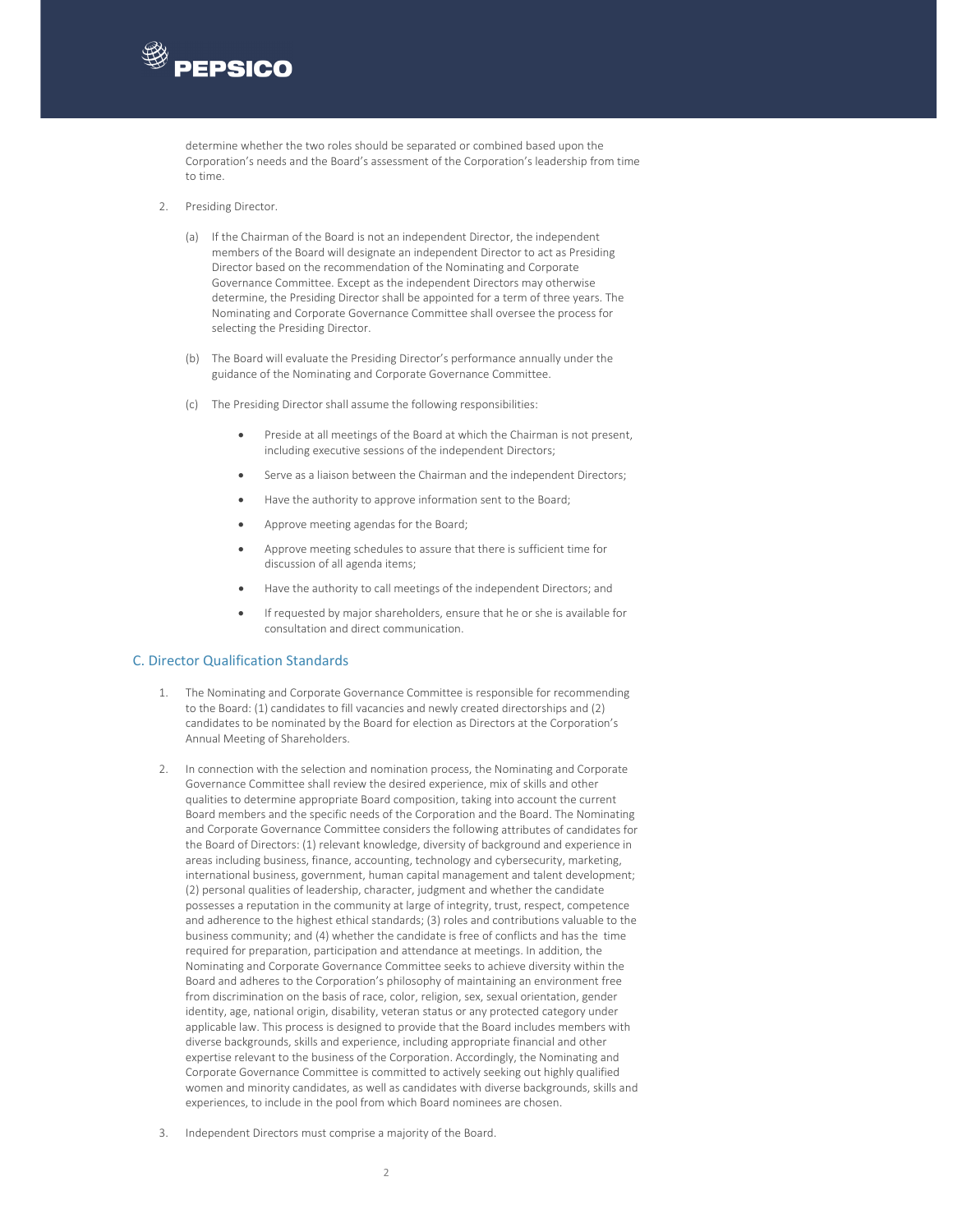

- 4. An independent Director of the Corporation is a Director who meets The Nasdaq Stock Market LLC ("Nasdaq") definition of independence, as determined by the Board. Consistent with this definition, an independent Director is a Director who<sup>2</sup>:
	- (a) is not, and was not at any time during the past three years, employed by the Corporation;
	- (b) has not accepted, and does not have a family member<sup>3</sup> who accepted, any compensation from the Corporation in excess of \$120,000 during any period of twelve consecutive months within the three years preceding the determination of independence, other than the following:
		- (i) compensation for Board or Board Committee service;
		- (ii) compensation paid to a family member who is an employee (other than an executive officer) of the Corporation; or
		- (iii) benefits under a tax-qualified retirement plan, or non-discretionary compensation.
	- (c) is not a family member of an individual who is, or at any time during the past three years was, employed by the Corporation as an executive officer;
	- (d) is not, and does not have a family member who is, a partner in, or a controlling shareholder or an executive officer of, any organization (including charitable organizations) to which the Corporation made, or from which the Corporation received, payments for property or services in the current or any of the past three fiscal years that exceed 5% of the recipient's consolidated gross revenues for that year, or \$200,000, whichever is more, other than the following:
		- (i) Payments arising solely from investments in the Corporation's securities; or
		- (ii) Payments under non‐discretionary charitable contribution matching programs.
	- (e) is not, and does not have a family member who is, employed as an executive officer of another entity where at any time during the past three years any of the executive officers of the Corporation serve on the compensation committee of such other entity;
	- (f) is not, and does not have a family member who is, a current partner of the Corporation's outside auditor, or was a partner or employee of the Corporation's outside auditor who worked on the Corporation's audit at any time during any of the past three years; and
	- (g) does not have any relationship which, in the opinion of the Board, would interfere with the exercise of independent judgment in carrying out the responsibilities of a director.
- In making a determination as to whether a Director has any relationship which, in the opinion of the Board, would interfere with the exercise of independent judgment in carrying out the responsibilities of a director, the Board shall consider all relevant facts and circumstances, including the Director's commercial, industrial, banking, consulting, legal, accounting, charitable and familial relationships and such other criteria as the Board may determine from time to time. If a Director serves as a director or trustee of a charitable organization, such relationship will be considered to not be a material relationship that would impair a Director's independence where contributions from the Corporation, or any of its consolidated subsidiaries, to such charitable organization in any of the last three fiscal years do not exceed the greater of \$200,000 or 5% of the annual consolidated gross revenues of such charitable organization for its last completed fiscal year. When such thresholds are exceeded, the Board will make a case‐by‐case determination.

<sup>&</sup>lt;sup>2</sup> The following provisions will be interpreted in a manner consistent with Nasdaq's definition of independence, including the exceptions contained therein.

<sup>&</sup>lt;sup>3</sup> A "family member" is defined as a person's spouse, parents, children, siblings, mothers and fathers-in-law, sons and daughters-in-law, brothers and sisters-in-law, and anyone (other than domestic employees) who shares such person's home.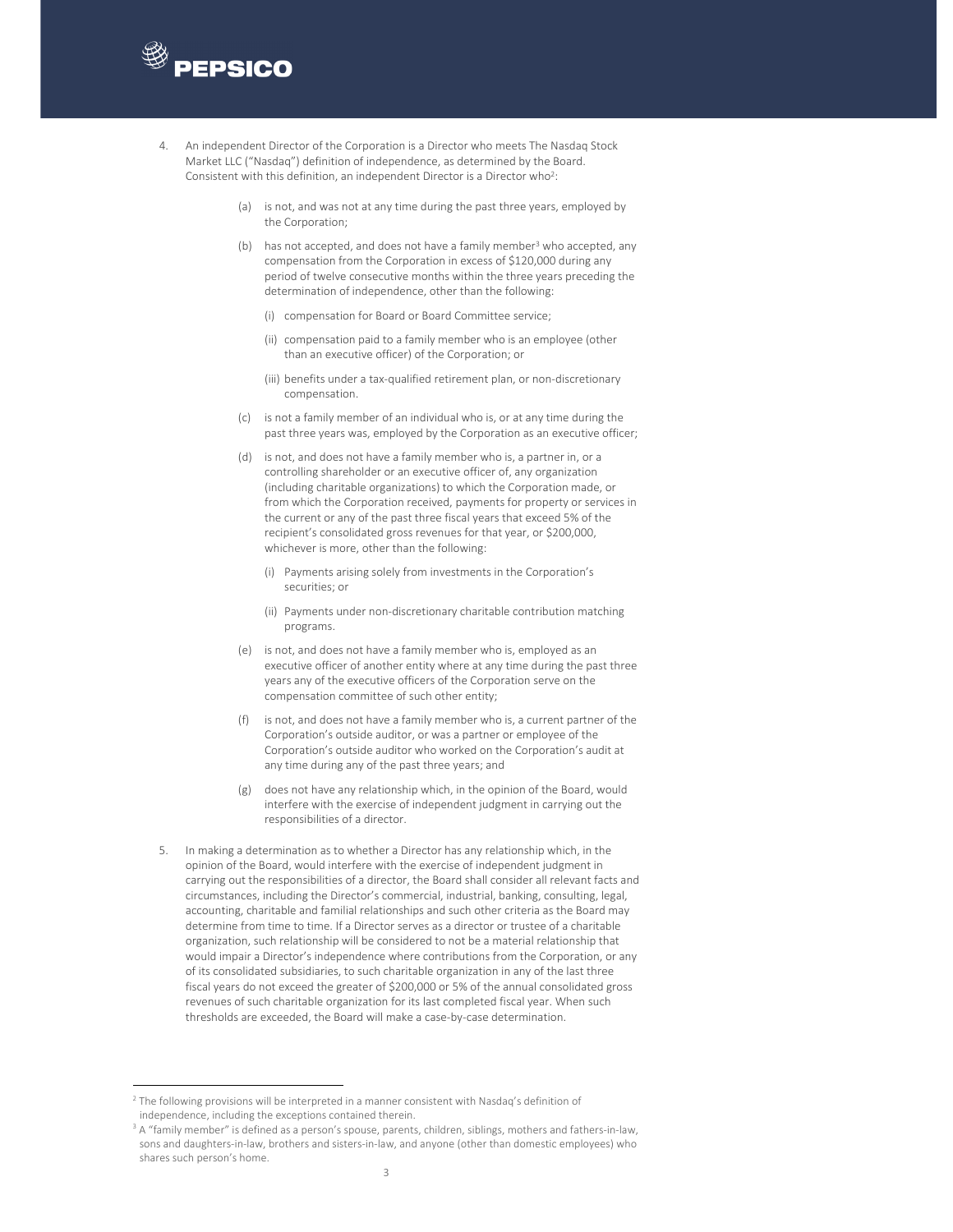

- 6. In addition to satisfying all of the independence criteria set forth in paragraphs 4 and 5 of this Section C, members of the Audit Committee and the Compensation Committee must meet additional independence criteria.
	- (a) All members of the Audit Committee must meet the following requirements:
		- (i) Director's fees are the only compensation that members of the Audit Committee may receive from the Corporation or any of its subsidiaries. Audit Committee members may not receive directly or indirectly any consulting, advisory or other compensatory fees from the Corporation or any of its subsidiaries (other than in his or her capacity as a member of the Audit Committee, the Board of Directors, or any other committee of the Board).
		- (ii) No member of the Audit Committee may be an "affiliated person" of the Corporation, or any of its subsidiaries, as such term is defined by the Securities and Exchange Commission.
	- (b) In determining whether a Director is considered independent for purposes of serving on the Compensation Committee, the Board must consider all factors specifically relevant to determining whether such Director has a relationship to the Corporation, or any of its consolidated subsidiaries, that is material to such Director's ability to be independent from management in connection with the duties of a compensation committee member, including:
		- (i) the source of such Director's compensation, including any consulting, advisory or other compensatory fee received from the Corporation or any of its consolidated subsidiaries; and
		- (ii) whether such Director is affiliated with the Corporation, any of its subsidiaries, or an affiliate of any of its subsidiaries.
- 7. No Director may stand for election to the Board after reaching the age of 72.
- 8. Directors generally will serve on no more than four boards of public companies (including the Corporation's Board) or, if the Director is serving as an executive officer of a public company, no more than two boards of public companies (including the Corporation's Board). Prior to accepting any position on the board of directors of any non-profit or forprofit organization, the Director shall notify the Corporation's Secretary and, for any public company board position, shall obtain approval of the Presiding Director and the Chairman of the Nominating and Corporate Governance Committee. The Corporation's Audit Committee members may not sit concurrently on the audit committees of more than two other public companies.
- 9. The Board has not established term limits for Directors. The process described in paragraph 2 of this Section C can, like term limits, promote the inclusion on the Board of people with diverse perspectives. Moreover, term limits have the disadvantage of causing the Corporation to lose the contributions of Directors who have been able to develop over a period of time, increasing insight into the Corporation and its operations, thereby increasing their contributions to the Corporation.
- 10. A Director shall offer, in writing, to resign if there is any significant change in his or her personal circumstances, including a significant change in his or her job responsibilities. The Chairman of the Nominating and Corporate Governance Committee shall recommend, to the full Board, acceptance or rejection of such an offer after consultation with the Committee members, the Chairman of the Board and the Presiding Director. No resignation is effective unless it is received by the Corporation's Secretary.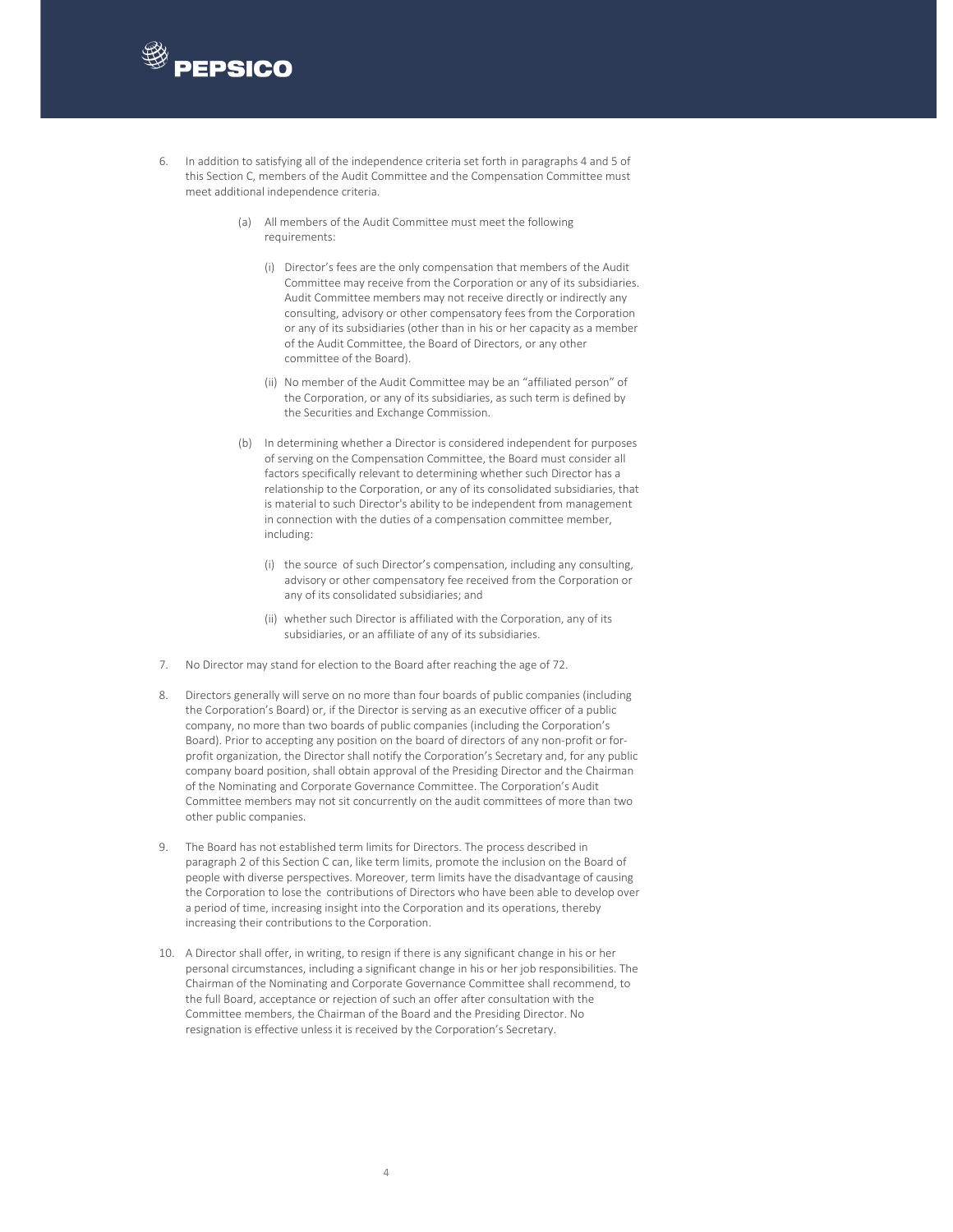

## D. Annual Election of Directors

- 1. Any nominee for Director in an uncontested election (i.e., an election where the number of nominees is not greater than the number of Directors to be elected) who receives a greater number of votes "against" his or her election than votes "for" such election shall, promptly following certification of the shareholder vote, offer his or her resignation to the Board. The resignation offer shall be made promptly and in writing, and shall be an irrevocable resignation offer pending acceptance or rejection as provided herein.
- 2. The Nominating and Corporate Governance Committee shall consider the resignation offer and make a recommendation to the Board. The independent members of the Board will act on the Nominating and Corporate Governance Committee's recommendation within 90 days following certification of the shareholder vote.
- 3. In deciding the action to be taken with respect to any such resignation offer, the independent members of the Board shall limit their consideration to determining what is in the best interests of the Corporation and its shareholders. In this regard, the Board should consider all factors deemed relevant, including but not limited to:
	- (a) any stated reasons why shareholders voted against such Director;
	- (b) any alternatives for curing the underlying cause of the "against" votes;
	- (c) the Director's tenure;
	- (d) the Director's qualifications;
	- (e) the Director's past and expected future contributions to the Corporation; and
	- (f) the overall composition of the Board, including whether accepting the resignation offer would cause the Corporation to be in violation of its constituent documents or fail to meet any applicable regulatory or contractual requirements.
- The Board's actions with respect to any resignation offer may include:
	- (a) accepting the resignation offer;
	- (b) deferring acceptance of the resignation offer until a replacement Director with the appropriate qualifications similar to those held by the subject Director (e.g., Audit Committee financial expertise) can be identified and elected to the Board;
	- (c) refusing to accept the Director resignation and, if appropriate, addressing any concerns that may have led to the "against" votes;
	- (d) resolving that the Director will not be re‐nominated for election at the next Annual Meeting of Shareholders; or
	- (e) rejecting the resignation offer as not in the best interest of the Corporation.
- 5. An accepted resignation offer will become effective immediately upon acceptance or upon such other time as determined by the independent members of the Board consistent with these Guidelines.
- 6. Following the determination by the independent members of the Board, the Corporation shall promptly disclose publicly in a document furnished or filed with the Securities and Exchange Commission the decision of whether or not to accept the resignation offer. The disclosure shall include the basis for the decision, including, if applicable, the reasons for rejecting the resignation offer.
- 7. A Director who offers to resign in accordance with this Section D shall not be present during the deliberations or voting by the Nominating and Corporate Governance Committee or the Board as to whether to recommend or accept his or her resignation offer or during the deliberations or voting with respect to any other Director who has also offered to resign in accordance with this Section D. However, if enough members of the Nominating and Corporate Governance Committee do not receive more "for" votes than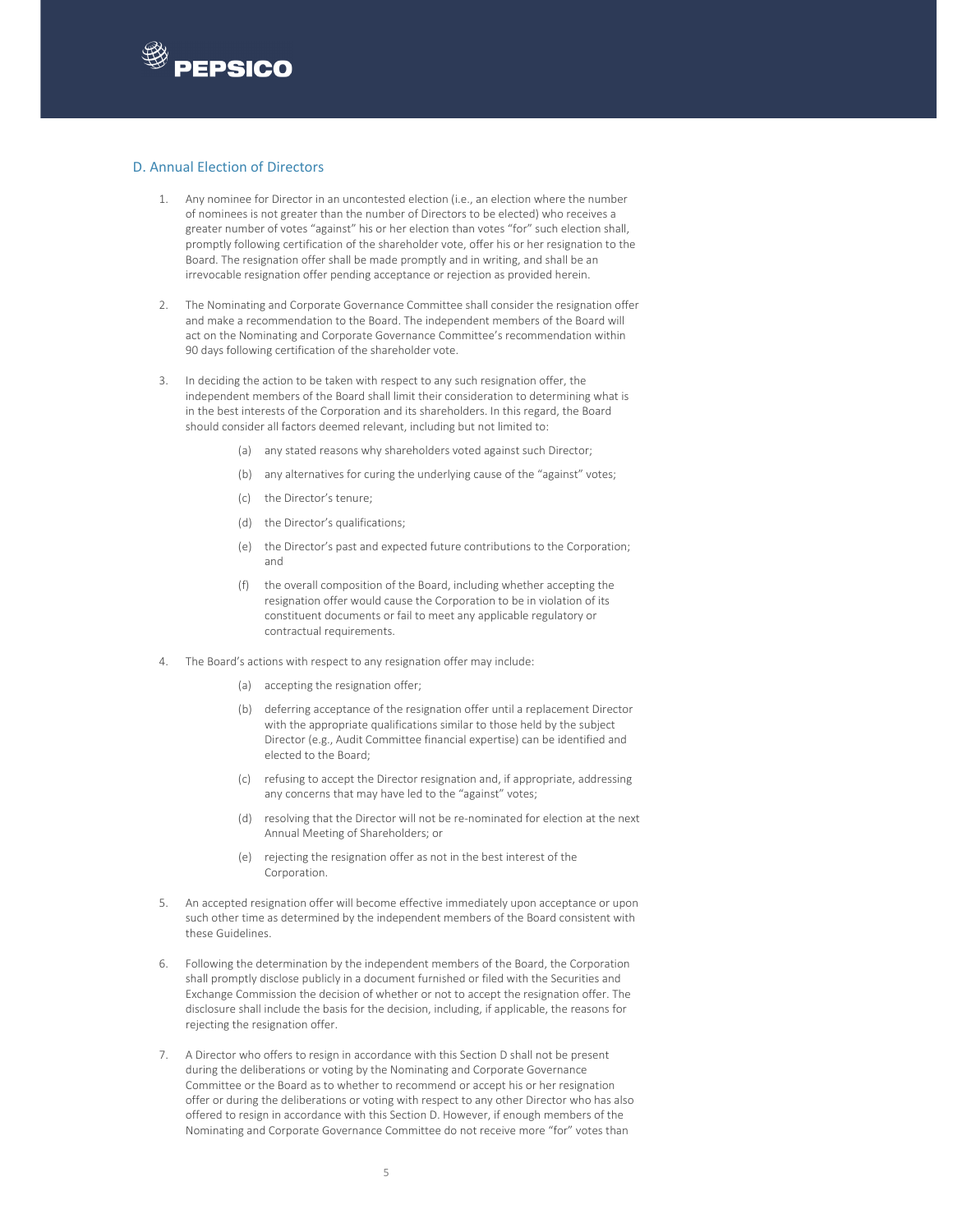

"against" votes in the same uncontested election such that a quorum of the Nominating and Corporate Governance Committee cannot be attained, then the other independent Directors who received a greater number of "for" votes than "against" votes in that election will be asked to consider and decide whether to accept the resignation offers of the affected Directors. If only three or fewer independent Directors did not receive more "for" votes than "against" votes in the same uncontested election, then all independent Directors may participate in any discussions or actions with respect to accepting or turning down the resignation offers (except that no Director will vote to accept or turn down his or her own resignation offer). Any affected Director will be afforded the opportunity to provide any information or statement that he or she deems relevant.

## E. Board Committees

- 1. Currently, the Board has the following Committees: Audit, Compensation, Nominating and Corporate Governance, and Sustainability, Diversity and Public Policy. Each Committee has its own Charter, in accordance with applicable laws and regulations, which sets forth the purpose and responsibilities of the Committee. The Board shall evaluate and determine the circumstances under which to form or disband new Committees, as it deems necessary or appropriate, subject to applicable laws and regulations.
- 2. The Audit Committee, Compensation Committee, and Nominating and Corporate Governance Committee shall at all times be comprised solely of independent Directors, except as otherwise permitted by Nasdaq rules.
- 3. The Nominating and Corporate Governance Committee shall periodically review succession plans for the members of the Board, the members of each Committee, the Chair of each Committee and the Presiding Director. Consideration shall be given to rotating Committee members periodically.
- 4. The Board shall appoint the Chair of each Committee. Except as the Board may otherwise determine, the Chair shall be appointed for a term of three years and the Board will not appoint a Chair to serve for more than three consecutive three‐year terms.

## F. Director Compensation

- 1. Non‐employee Directors, Chairs of the Committees of the Board and the Presiding Director shall receive reasonable compensation for their services, as may be determined from time to time by the Board upon recommendation of the Compensation Committee.
- 2. Compensation for non-employee Directors, Chairs of the Committees of the Board and the Presiding Director shall be consistent with the market practices of other similarly situated companies but shall not be at a level or in a form that would call into question the Board's objectivity.
- 3. The Compensation Committee of the Board shall annually review and report to the Board with respect to Director compensation.
- 4. Directors who are employees of the Corporation shall receive no additional pay, other than reimbursement of reasonable expenses incurred to attend Board and Committee meetings, for serving as Directors of the Corporation.
- 5. Directors who are members of the Audit Committee may receive no compensation from the Corporation other than the fees they receive for serving as Directors of the Corporation and Chairs of the Committees of the Board.

# G. Director Access to Senior Management and Independent Advisors

- 1. The Board is expected to be highly interactive with senior management.
- 2. It is the Board's policy that executive officers and other members of senior management who report directly to the CEO be present at Board meetings at the invitation of the Board.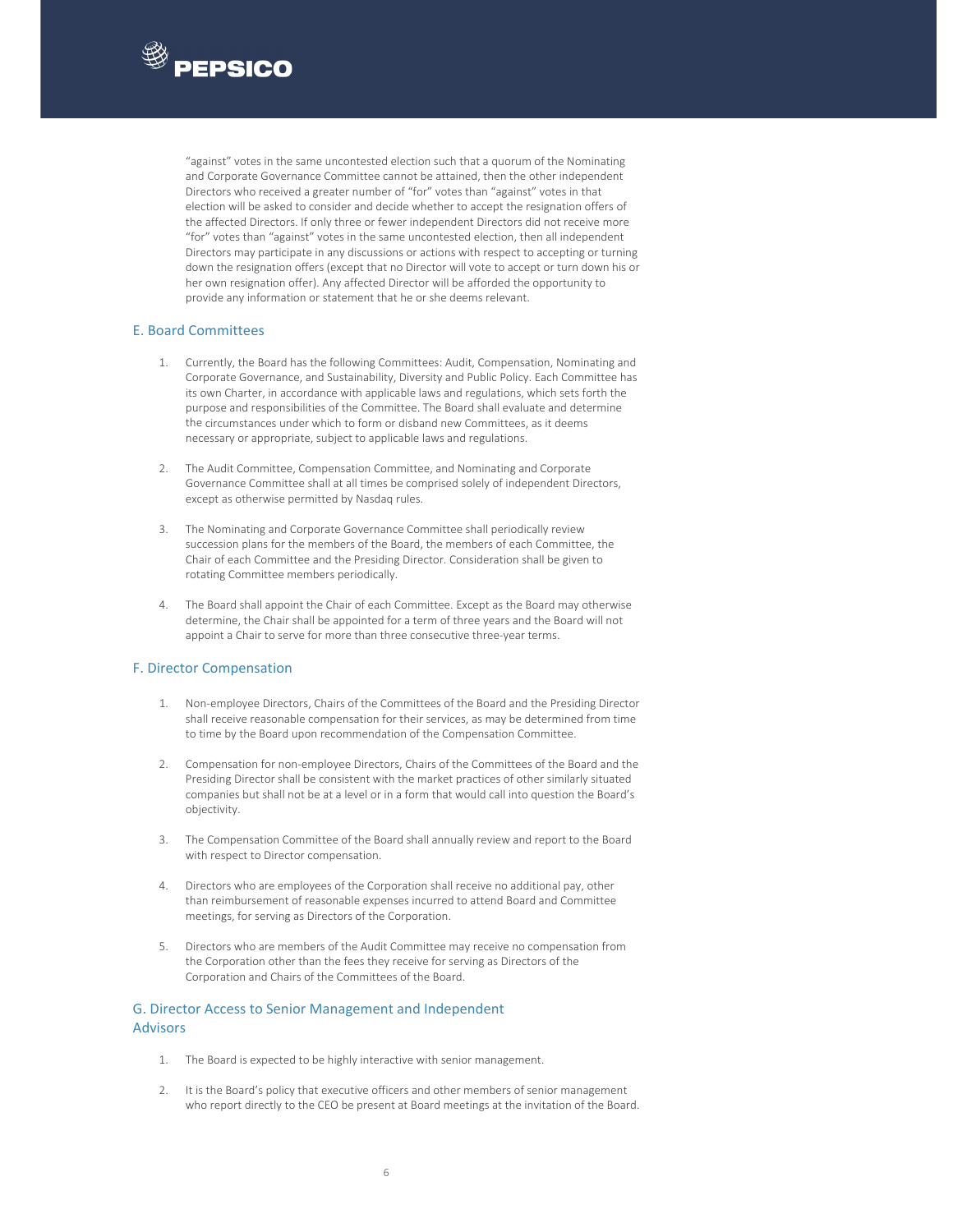

The Board encourages such executive officers and senior management to make presentations, or to include in discussions at Board meetings managers and other employees who:

- (a) can provide insight into the matters being discussed because of their functional expertise and/or personal involvement in such matters; and/or
- (b) are individuals with high potential whom such executive officers and senior management believe the Directors should have the opportunity to meet and evaluate.
- 3. The Board and its Committees are authorized to consult with independent advisors at the expense of the Corporation, as is necessary and appropriate, without consulting management of the Corporation.

### H. Director Orientation and Continuing Education

- 1. The Board shall implement and maintain an orientation program for newly elected Directors and shall periodically offer continuing education presentations to Board members.
- 2. Directors are required to continue educating themselves with respect to topics related to the Corporation's business, including international markets, accounting and finance, leadership, risk assessment, industry practices, general management, and strategic planning.

### I. Senior Management Succession and CEO Compensation

- 1. The CEO shall provide an annual report to the Board assessing senior managers and their potential to succeed him or her, and such report shall be developed in consultation with the Presiding Director and the Chairman of the Nominating and Corporate Governance Committee and include plans in the event of an emergency or retirement of the CEO.
- 2. The Board has the primary responsibility for plans for succession to the position of CEO and oversight of other executive officer positions.
- 3. The Nominating and Corporate Governance Committee oversees preparation of and recommends to the Board the process and protocols regarding succession plans for the CEO, including plans in the event of an emergency or unexpected resignation or retirement of the CEO.
- 4. The Compensation Committee is responsible for reviewing and approving individual and corporate performance goals and other objectives relevant to the compensation of the CEO, executive officers and other key executives (in accordance with the Compensation Committee Charter) and for evaluating and discussing with the independent members of the Board the individual performance of the CEO, as well as the performance of the Corporation, in light of such goals and objectives.
- 5. The independent members of the Board set the CEO's compensation level based on the evaluation and recommendation of the Compensation Committee.

# J. Stock Ownership Requirements

1. Directors and executive officers are expected to own a meaningful number of shares of stock in the Corporation to more closely align their economic interests with those of other shareholders. Accordingly, the Compensation Committee periodically reviews minimum stock ownership guidelines for non-employee Directors and executive officers. Nonemployee Directors are required to own shares of the Corporation's common stock (or share equivalents) equal to five times their annual cash retainer within five years of joining the Board. The CEO is required to own shares or share equivalents equal to eight times his or her annual salary and other executive officers are required to own shares or share equivalents equal to two or four times his or her annual salary, in each case within five years of becoming subject to the ownership requirement.